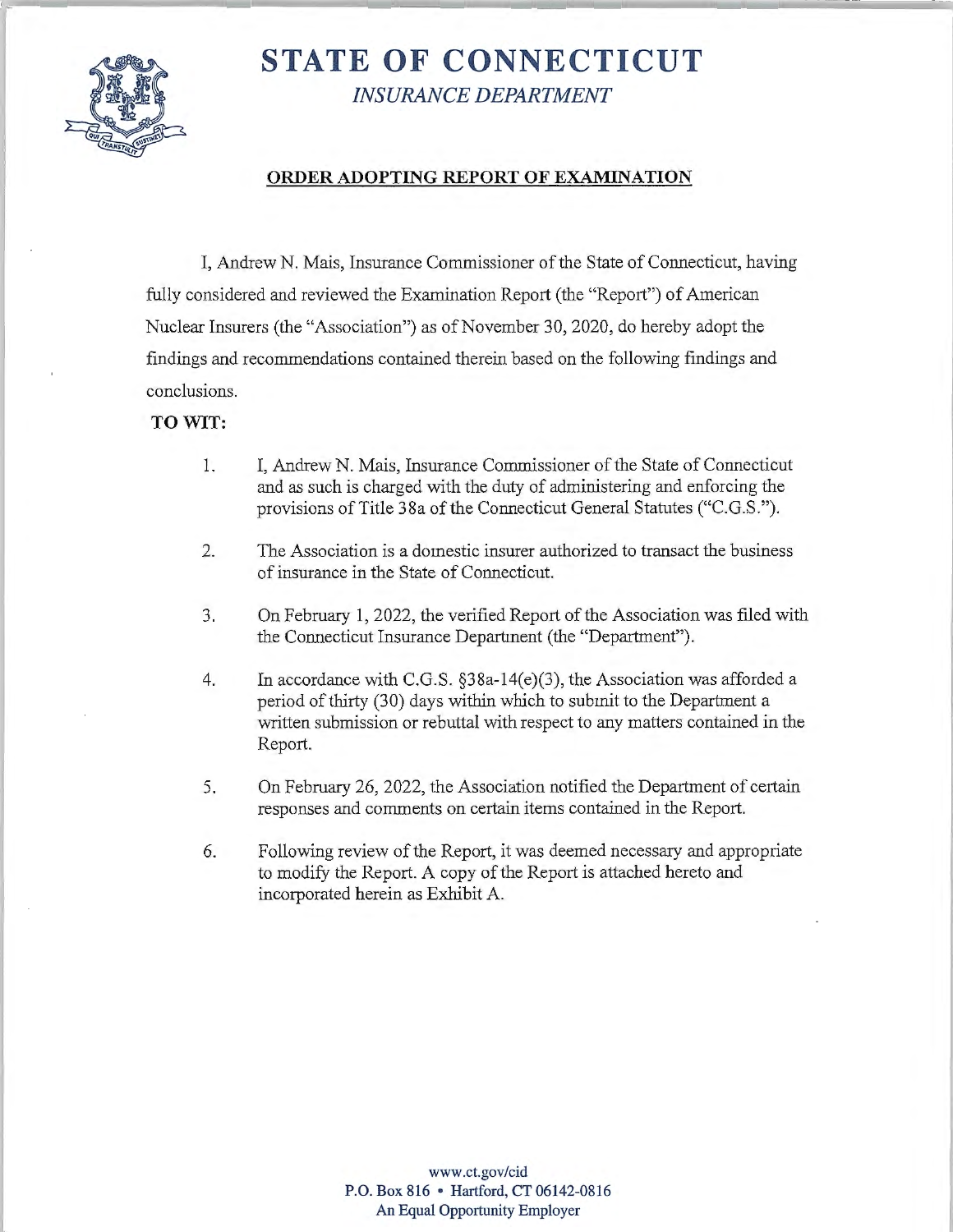#### **NOW, THEREFORE,** it is ordered as follows:

- 1. That the Report of the Association is hereby adopted as filed with the Department.
- 2. That the Association shall comply with the recommendations set forth in the Report, and that failure by the Association to so comply shall result in sanctions or administrative action as provided by Title 38a of the C.G.S.
- 3. Section 38a-14(e)(4)(A) of the CGS requires that:

"The secretary of the Board of Directors or similar governing body of the entity shall provide a copy of the report or summary to each director and shall certify to the Commissioner, in writing, that a copy of the report or summary has been provided to each director."

Please address the certification to the Commissioner but send said certification to the care/attention of Michael Shanahan, Supervising Examiner, of the Financial Regulation Division.

4. Section 38a-14(e)(4)(B) of the CGS requires that:

"Not later than one hundred twenty days after receiving the report or summary the chief executive officer or the chief financial officer of the entity examined shall present the report of summary to the entity's Board of Directors or similar governing body at a regular or special meeting."

This will be verified by the Insurance Department either through analysis or examination follow-up.

Dated at Hartford, Connecticut, this 9<sup>th</sup> day of March, 2022.



AndrewN. Mais Insurance Commissioner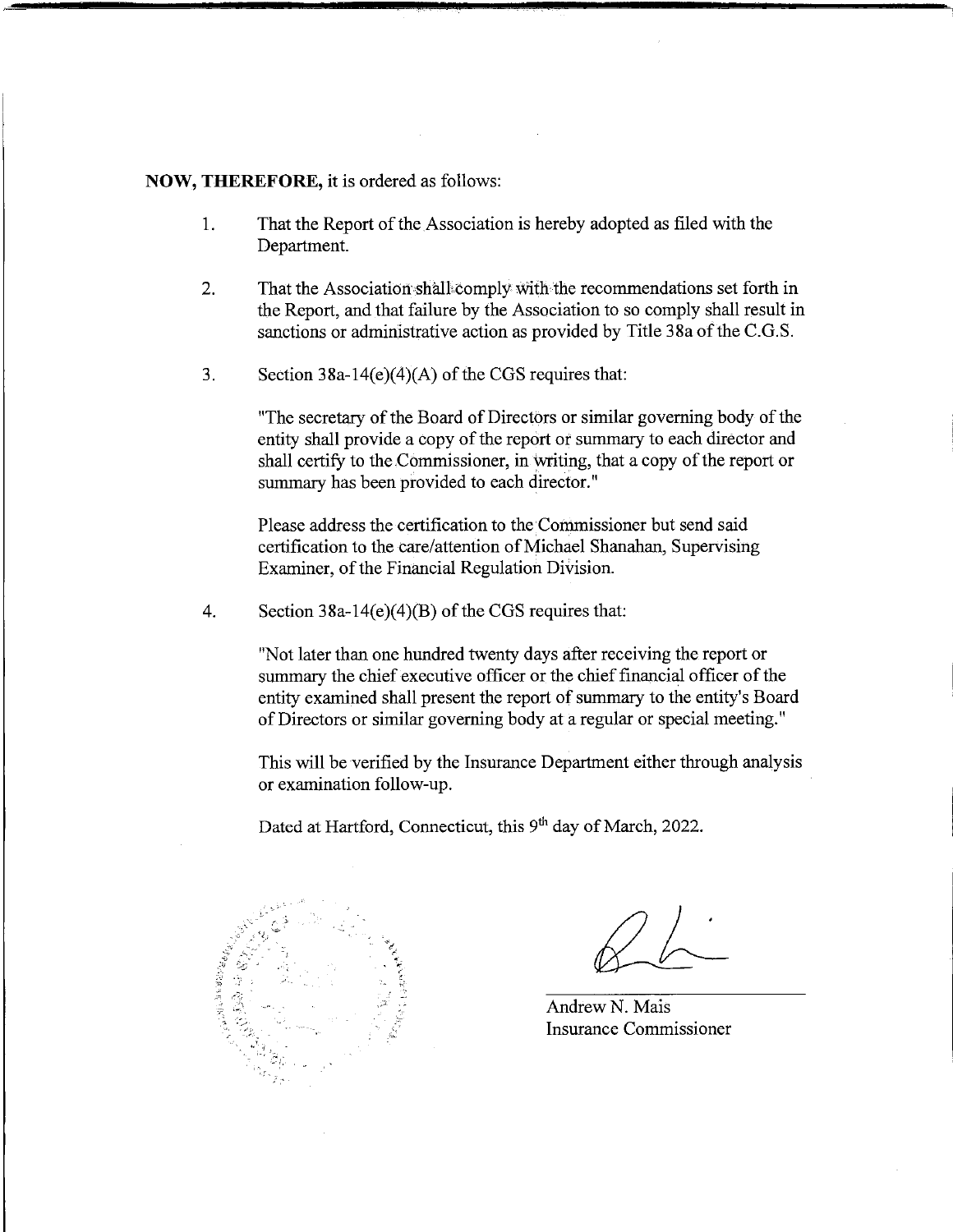Exhibit A

# EXAMINATION REPORT

OF

# AMERICAN NUCLEAR INSURERS

AS OF

NOVEMBER 30, 2020

BYTHE

# CONNECTICUT INSURANCE DEPARTMENT

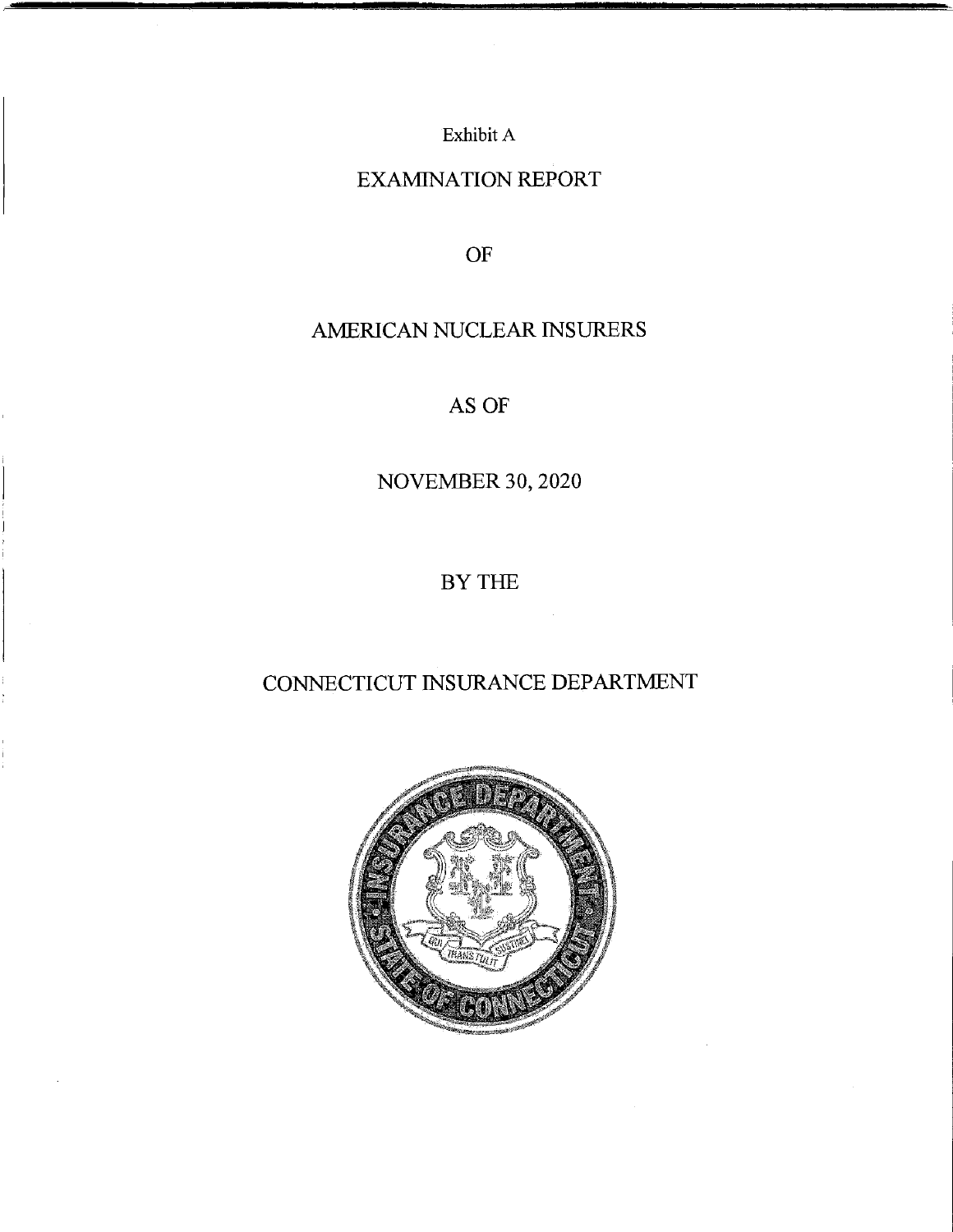# TABLE OF CONTENTS

 $\cdot$ 

 $\overline{1}$ 

 $\sim$ 

|                                                             | Page |
|-------------------------------------------------------------|------|
| Salutation                                                  | 1    |
| Scope of Examination                                        | 1    |
| History                                                     | 2    |
| Management and Control                                      | 2    |
| <b>Insurance Coverage</b>                                   | 4    |
| Territory and Plan of Operation                             | 5    |
| Reinsurance                                                 | 6    |
| <b>Information Technology Controls</b>                      | 6    |
| <b>Accounts and Records</b>                                 | 7    |
| <b>Financial Statements:</b>                                |      |
| <b>Admitted Assets</b>                                      | 7    |
| Liabilities and Member Company Balances                     | 8    |
| Statement of Income and Changes in Member Company Balances  | 8    |
| Reserve for Outstanding Losses and Loss Adjustment Expenses | 9    |
| Conclusion                                                  | 9    |
| Subsequent Event                                            | 9    |
| Signature                                                   | 10   |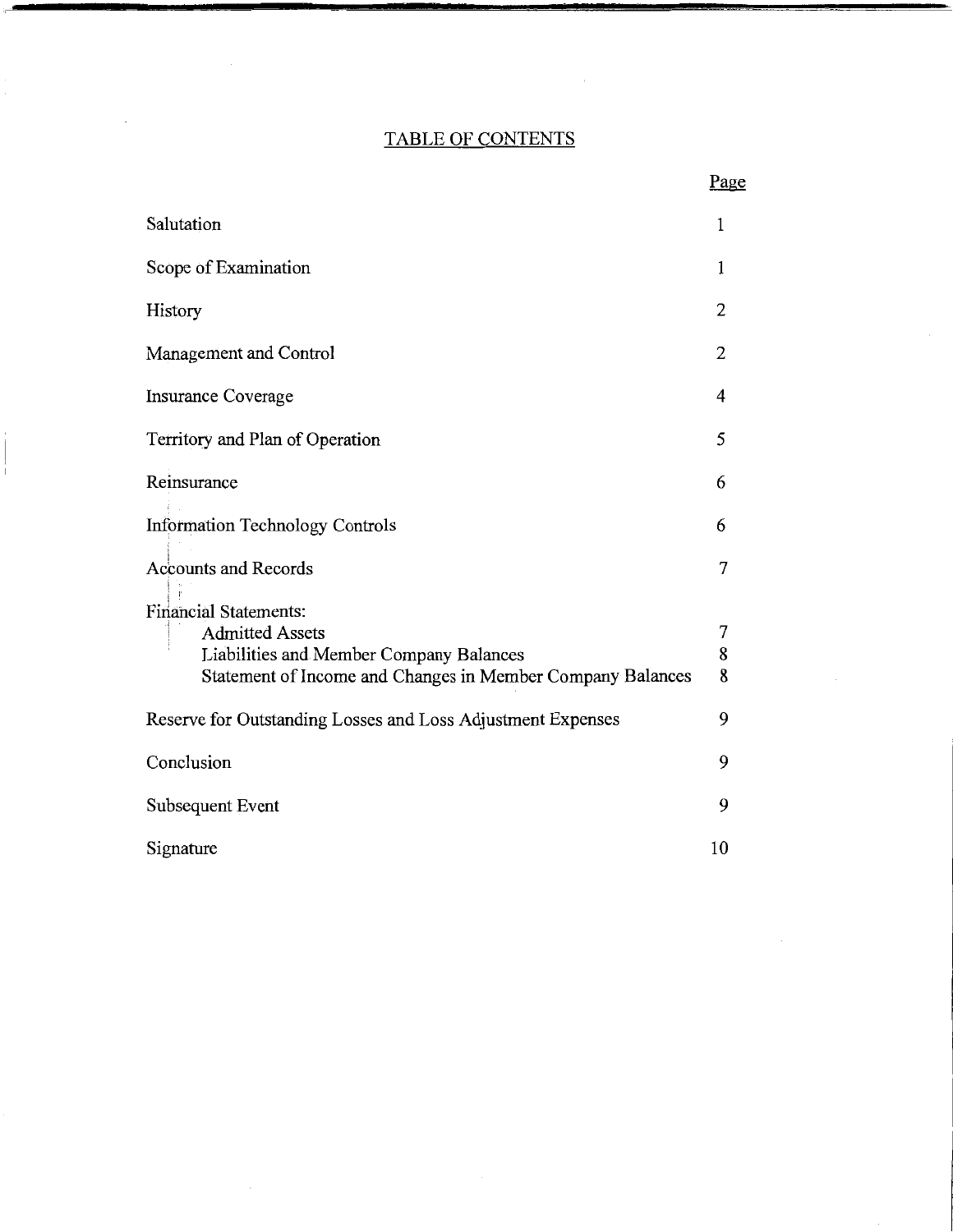The Honorable Andrew N. Mais Commissioner of Insurance State of Connecticut Insurance Department 153 Market Street Hartford, Connecticut 06103

Dear Commissioner Mais:

In compliance with your instructions and pursuant to the requirements of Section 38a-14 of the General Statutes of the State of Connecticut (CGS), the undersigned has made a financial examination of the condition and affairs of the

#### AMERICAN NUCLEAR INSURERS

(hereafter referred to as the Association or ANI), a voluntary, unincorporated association of insurers organized under the laws of the State of Connecticut and having its statutory home office located at 95 Glastonbury Boulevard, Glastonbury, Connecticut. The report on such examination is submitted herewith.

#### SCOPE OF EXAMINATION

The previous examination of the Association was conducted by the Financial Regulation Division of the Connecticut Insurance Department (Department), as of November 30, 2015. The current examination, which covers the period from December 1, 2015 to November 30, 2020, was conducted virtually.

As part of the examination planning procedures, the Department reviewed the following materials submitted by the Association:

- minutes of the Board of Director (Board) and other Committee minutes from 2015 through the latest 2021 meeting;
- statutory basis audit reports prepared by the Association's independent certified public accountants, Deloitte & Touche, LLP (D&T), from 2016 through 2020;
- Statements of Actuarial Opinion from 2016 through 2020; and
- annual reports to Member companies of the Association (Members) from 2016 through 2020.

A comprehensive review was made of the financial analysis files and documents submitted to the Financial Analysis Unit of the Department, as well as the independent audit reports which indicated no material concerns with respect to financial condition or regulatory compliance issues.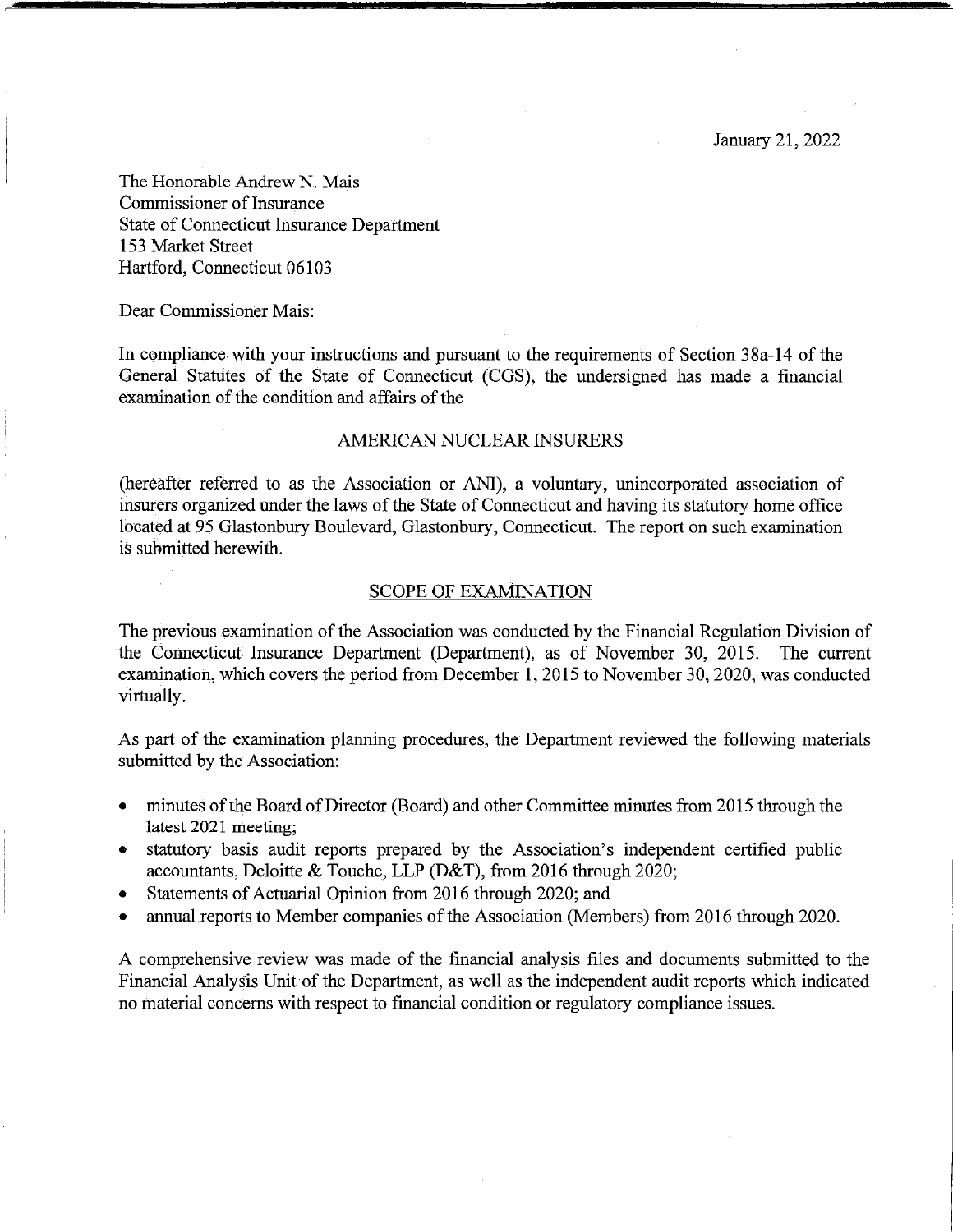Work papers prepared by D&T in connection with its annual statutory basis audit were reviewed and relied upon to the extent deemed appropriate.

We conducted our examination in accordance with the NAIC Financial Condition Examiners Handbook (the Handbook). The Handbook requires that we plan and perform the examination to evaluate the financial condition, assess corporate governance, identify current and prospective risks ofthe Association, and evaluate system controls and procedures used to mitigate those risks. An examination also includes identifying and evaluating significant risks that could cause an insurer's financial results to be materially misstated both currently and prospectively.

All accounts and activities of the Association were considered in accordance with the risk-focused examination process. This may include assessing significant estimates made by management and evaluating management's compliance with Statutory Accounting Principles. The examination does not attest to the fair presentation of the financial statements included herein. If, during the course of the examination an adjustment is identified, the impact of such adjustment will be documented separately following the Association's financial statements.

This examination report includes significant findings of fact and general information about the insurer and its financial condition. There may be other items identified during the examination that, due to their nature (e.g., subjective conclusions, proprietary information, etc.), are not included within the examination report but separately communicated to other regulators and/or the Association.

Failure of items. in this report to add to totals or for totals to agree with captioned amounts is due to rounding.

# **HISTORY**

During 1956, three nuclear energy insurance pools were formed to provide insurance protection to nuclear facilities. Nuclear Energy Property Insurance Association (NEPIA), a stock company pool, provided property coverage only. Nuclear Energy Liability Insurance Association (NELIA), a stock company pool, provided liability coverage only. A mutual company pool, Mutual Atomic Energy Reinsurance Pool (MAERP), provided both liability and property coverage.

On December 1, 1974, the Nuclear Energy Liability - Property Insurance Association (NEL-PIA) was formed by the merger of NEPIA and NELIA. Its purpose was to provide both property and liability insurance coverage to nuclear facilities and suppliers.

In March 1978, NEL-PIA changed its name to American Nuclear Insurers.

# MANAGEMENT AND CONTROL

The Constitution of the Association provides for a Board to govern the affairs and business of the Association and within the limits of the constitution, has full authority on behalf of the Members with respect to all affairs of the Association. The Board may consist of not less than nine and not more than twenty-one Member companies.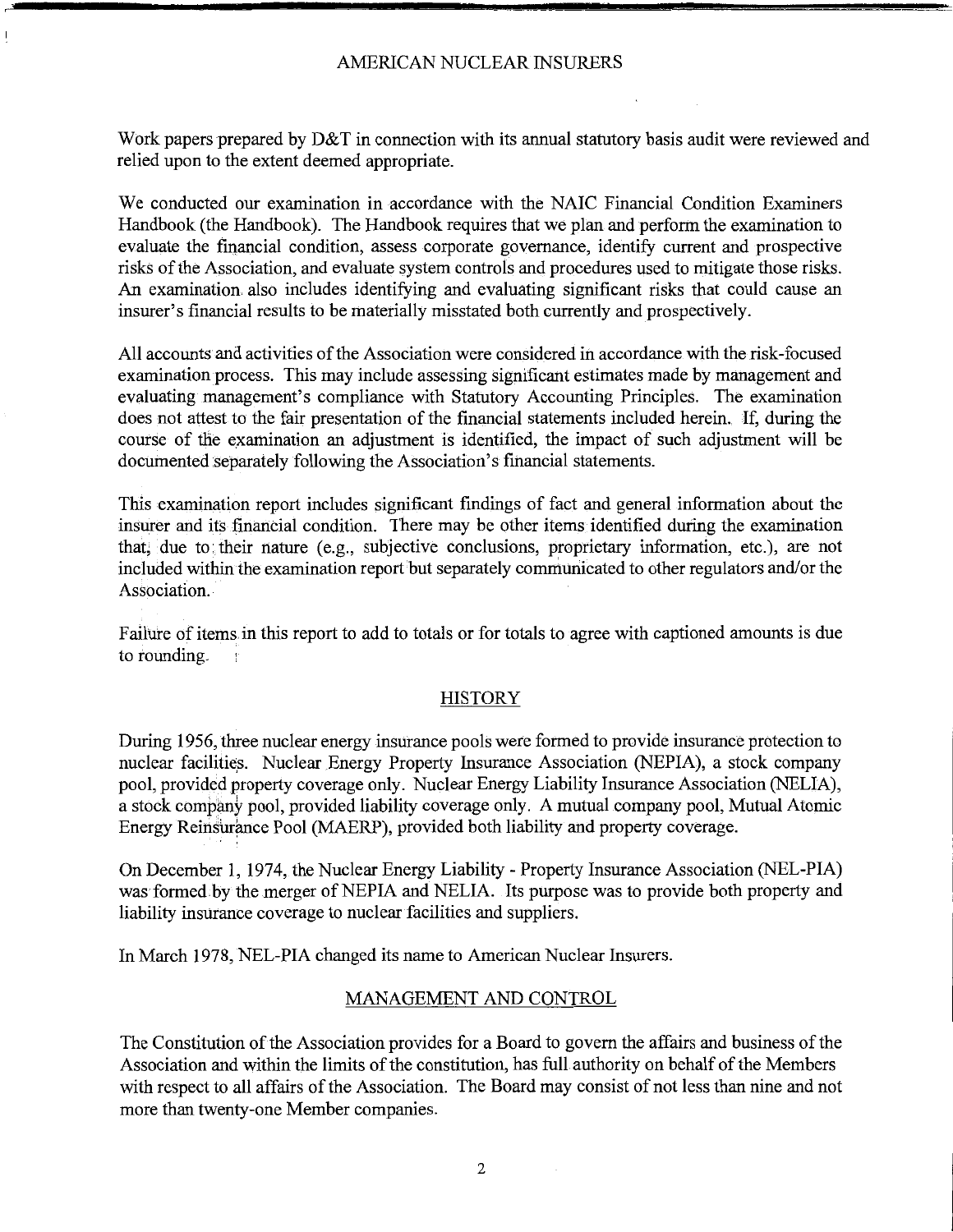One-third of the Board members are elected each year by the Members of the Association at the annual meeting, holding office for terms of three years. At all times, at least two-thirds of its members shall be selected among the twenty-five Association Members having the largest combined participation in the pools.

A regular meeting of the Association's Members must be held annually in the first quarter of each year. Special meetings may be called, when requested in writing, by any ten Members or Members representing 10% or more of participation in any pool established by the Association. A quorum constitutes not less than 51% of the combined participation of the Members in such pool(s). Two thirds of the combined participation represented at any meeting is required for the transaction of business. Directors serving the Association at November 30, 2020, were as follows:

| Name<br>Gregory Schiffer | <b>Title and Principal Business Affiliation</b><br>Chairman of the Board |
|--------------------------|--------------------------------------------------------------------------|
|                          | Head of Global Engineering, Managing Director                            |
|                          | Swiss Reinsurance America Corporation                                    |
|                          |                                                                          |
| Robert Coords            | Secretary of the Association                                             |
|                          | Head of Specialty Reinsurance                                            |
|                          | Starr Indemnity & Liability Company                                      |
| Anita Kuchma             | Treasurer of the Association                                             |
|                          | <b>Chief Operations Officer</b>                                          |
|                          | Munich Reinsurance America, Inc.                                         |
| Melissa Ford             | Vice Chairman of the Board                                               |
|                          | Senior Vice President, International Department                          |
|                          | Middle East and Africa Regional Head                                     |
|                          | <b>Everest Reinsurance Company</b>                                       |
| Paul J. O'Neill          | Executive Vice President and Chief Underwriting Officer                  |
|                          | ACE North America Property & Specialty Lines                             |
|                          | Ace America Insurance Company                                            |
| Carlos Sanzo             | President and CEO                                                        |
|                          | <b>MAPFRE Re North America</b>                                           |
| Ian Carmody              | Vice President                                                           |
|                          | Transatlantic Reinsurance Company                                        |
| Susan Krieger            | Vice President - Operations                                              |
|                          | State Farm Mutual Automobile Insurance Company                           |
| Daniel Osterrieder       | Head of Casualty North America                                           |
|                          | Axis Reinsurance Company                                                 |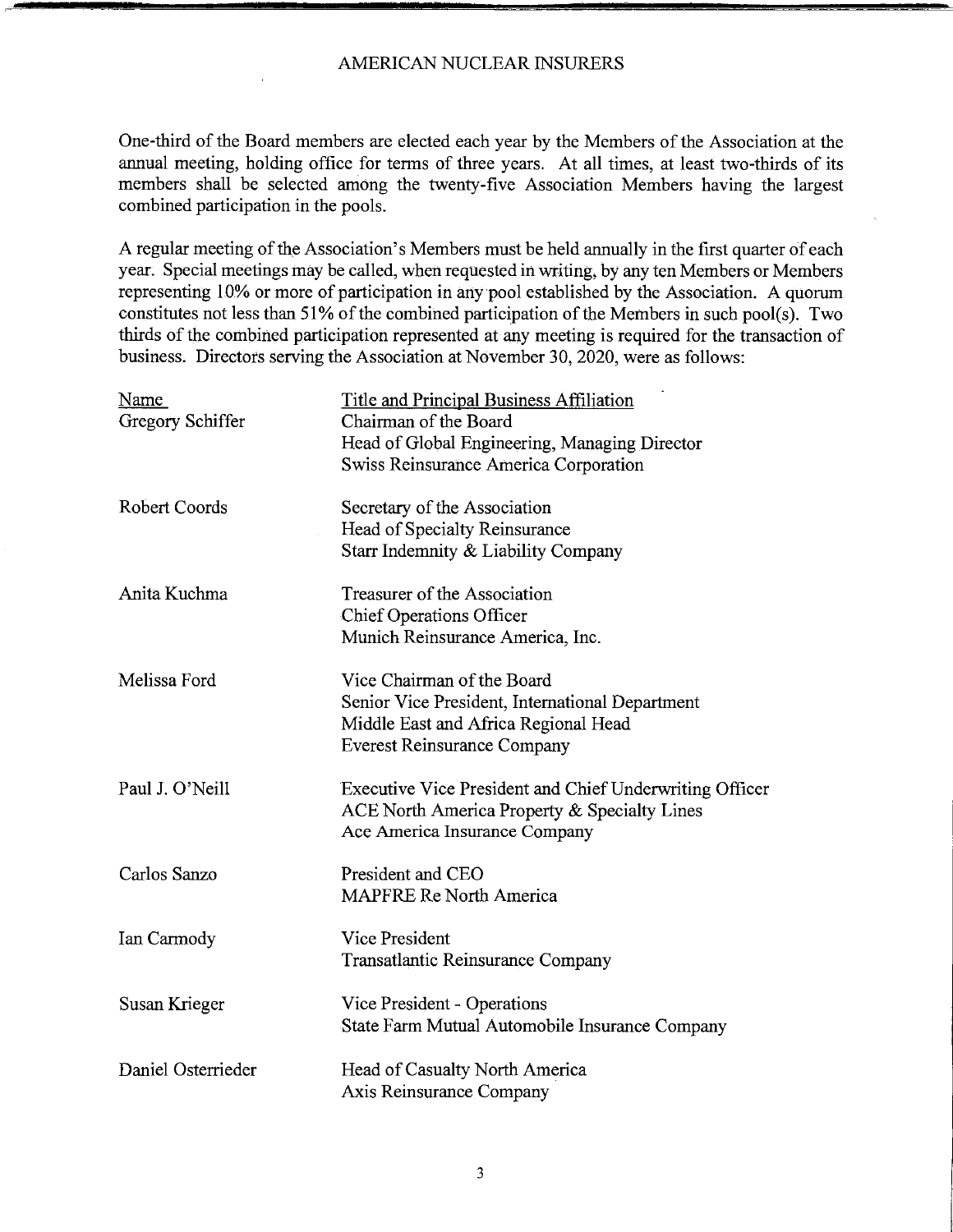| Jamie Miller  | North America Property Chief Underwriting Officer<br>American International Group, Inc. |
|---------------|-----------------------------------------------------------------------------------------|
| Thomas Greene | Senior Vice President, Reinsurance-Casualty<br>Liberty Mutual Insurance Company         |

### **Committees**

Pursuant to the Association's Constitution, the business operations may be monitored through advisory committees appointed by the Board. Committees appointed by the Board included the Executive Committee, Audit Committee, Security Committee, Nominating Committee, Claim Committee, and Investment Committee.

Directors serving on the Executive Committee of the Board at November 30, 2020, were as follows:

Executive Committee Gregory Schiffer, Chairman Melissa Ford Anita Kuchma Robert Coords Thomas Greens Paul J. O'Neill Carlos Sanzo

#### **Officers**

The officers of the Association at November 30, 2020, were as follows:

| Title                                                   |
|---------------------------------------------------------|
| President and CEO (retired 2/28/2021)                   |
| Senior Vice President and Chief Financial Officer       |
| Vice President & Controller                             |
| Vice President, Liability Claims                        |
| Vice President, Underwriting                            |
| Vice President & General Counsel                        |
| Senior Vice President, Underwriting (retired 4/30/2021) |
| Vice President, Engineering                             |
|                                                         |

### INSURANCE COVERAGE

The Association is insured by a forgery or alteration and securities, single loss limit of liability, financial institution bond. The aggregate limit of liability provides fidelity coverage above the prescribed minimum set forth by the Handbook.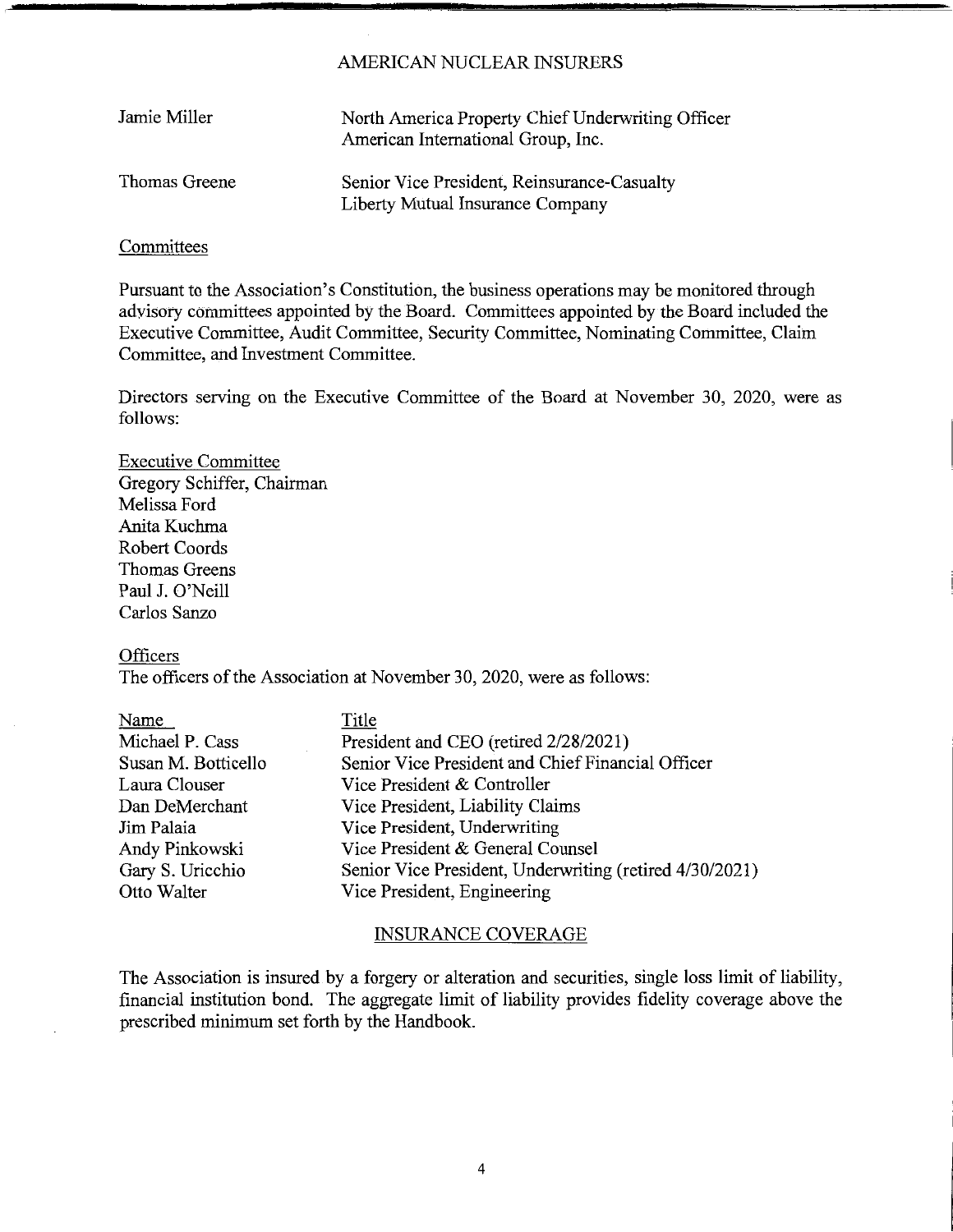#### TERRITORY AND PLAN OF OPERATION

#### Licensing and Plan of Operations

The Association's Constitution defines it as an agency through which the Members may provide nuclear energy liability and property insurance protection (other than workers' compensation insurance) against hazards arising out of or pertaining to nuclear installations ( other than nuclear explosive devices), radioactive isotope exposure, and transportation of nuclear material between nuclear installations, for operations or facilities located in the United States, its territories or possessions and Puerto Rico, or risks located elsewhere which are subject to the domestic financial protection requirements of the Atomic Energy Law of 1954. Authority is also granted to the Association to cede or accept reinsurance of the same kind, to the same extent and on the same basis as direct insurance may be written by the Members in accordance with the Association's constitution.

ANI is a joint underwriting association that acts on behalf of its Member companies. The Association has 22 Member companies which include many of the largest insurance companies in the United States. The capacity to write this insurance is provided by Members and is reinsured by alien nuclear pools, Nuclear Energy Insurance Limited (NEIL), and various reinsurers. [Members.do](https://Members.do) not necessarily participate in all pools and may have varying participation shares from year to year, although they must participate in the Domestic Liability Pool to be a Member of the Association.

The Member companies and their participation in the Association for the 2020 Domestic Liability syndicates are as follows:

| Ace American Insurance Company                 | 3.314468%  |
|------------------------------------------------|------------|
| American Commerce Insurance Company            | 2.367477%  |
| <b>AXIS Reinsurance Company</b>                | 7.891591%  |
| Continental Casualty Company                   | 2.539830%  |
| <b>Employers Mutual Casualty Company</b>       | 1.136389%  |
| <b>Endurance Assurance Corporation</b>         | 2.367477%  |
| <b>Evanston Insurance Company</b>              | 0.430881%  |
| <b>Everest Reinsurance Company</b>             | 12.926426% |
| Federal Insurance Company                      | 8.732172%  |
| Liberty Mutual Insurance Company               | 4.734955%  |
| Munich Reinsurance America, Inc.               | 8.063942%  |
| National Indemnity Company                     | 12.925164% |
| National Union Fire Ins. Co. of Pittsburgh, PA | 3.977362%  |
| Ohio Farmers Insurance Company                 | 0.631327%  |
| <b>SCOR Reinsurance Company</b>                | 1.102929%  |
| Starr Indemnity & Liability Company            | 2.539830%  |
| State Farm Mutual Automobile Insurance Company | 2.584970%  |
| Swiss Reinsurance America Corporation          | 12.626546% |
| The Commerce Insurance Company                 | 2.367477%  |
| Transatlantic Reinsurance Company              | 3.156636%  |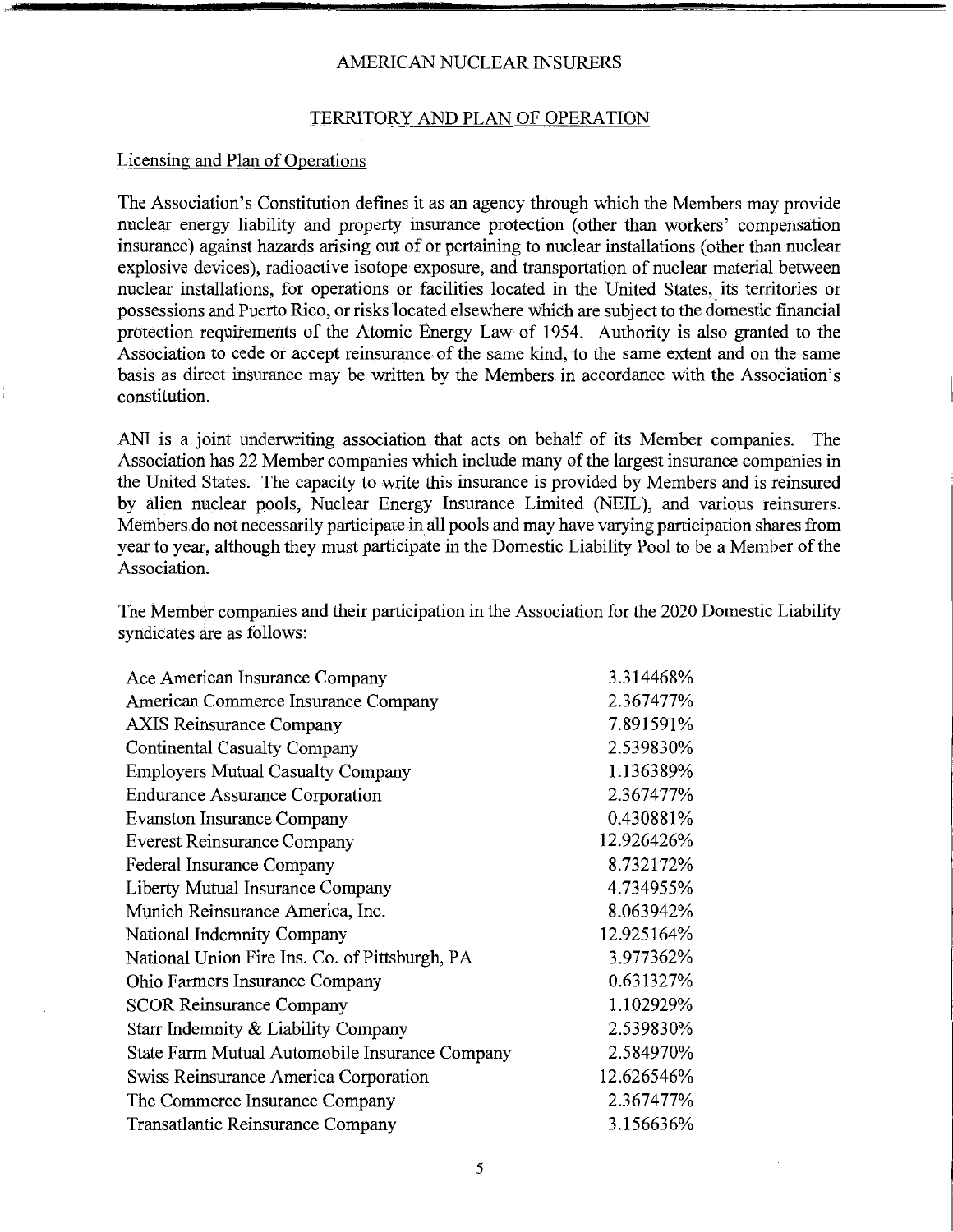| United Fire & Casualty Company    | 1.104823%   |
|-----------------------------------|-------------|
| Zurich American Insurance Company | 2.477328%   |
| Total                             | 100.000000% |

### Marketing and Agency System

The Association does not solicit business on a direct basis. The Association's policies are issued with a listing of subscribing Member companies that are licensed in the state in which the policy is issued. The subscribing Members are reinsured by the non-subscribing Members of the pool.

### REINSURANCE

#### Assumed Reinsurance

The Association assumes nuclear property and liability insurance from both foreign nuclear pools and domestic nuclear captives. Reinsurance from foreign nuclear pools is assumed on a facultative basis except in Japan where third-party liability business is assumed under a quota share treaty. In addition, property reinsurance is assumed from the European Mutual Association for Nuclear Insurers, under an excess of loss treaty program.

In 2020, the Association had \$128 million in foreign capacity to offer on a per risk basis. The foreign pool includes both the foreign liability and foreign property programs. The Association assumes foreign nuclear property and liability insurance from both the foreign nuclear pools and industry captives.

The Association also reinsures a portion of NEIL's nuclear property program, which provides property insurance for all operating power reactors in the Unites States. In 2020, the Association assumes \$116 million in liability as a 6.19% participant in a \$1.875 billion excess of loss nuclear property damage and decontamination liability risk from NEIL. NEIL maintains nearly all of the nuclear property insurance capacity in the United States.

A Builder's Risk Pool was formed in 2010 to provide reinsurance for nuclear construction risks. The Association currently reinsures NEIL for one nuclear construction project on a quota share basis. An additional facultative contract was entered into for this project with varying Member participations.

# Ceded Reinsurance

The Association maintains a quota share reinsurance treaty, whereby 34.0% of the Association's domestic nuclear liability risk is ceded to NEIL and various foreign reinsurance pools and captives.

# INFORMATION TECHNOLOGY CONTROLS

An evaluation of information technology (IT) controls was conducted in accordance with NAIC requirements as outlined in the Handbook's Exhibit C Part One - Information Technology Planning Questionnaire (ITPQ), Part Two - Information Technology Work Program (Work Program), and the 6-step process contained in the Handbook. The NAIC's guidance for conducting an IT review for a small company or a company with a non-complex IT environment influenced the decision to perform a reduced scope examination, limiting reliance on controls.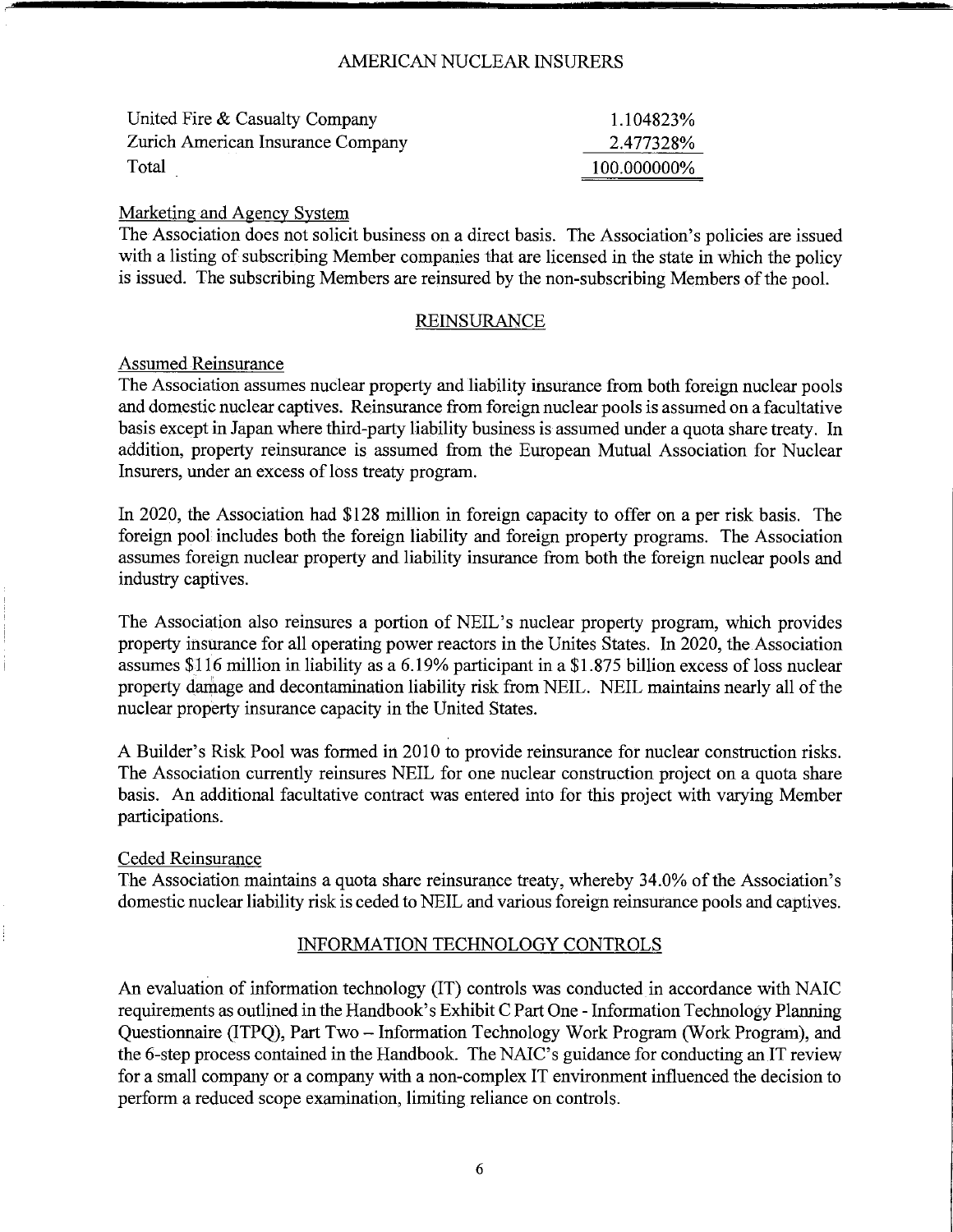ANI's responses to the ITPQ were reviewed, providing familiarity with the existing controls, policies and procedures established by ANI's IT area. The review of the ITPQ and supporting documentation provided direction in the development of the work program and the subsequent review of ANI's IT general controls environment.

The examination was conducted to evaluate the reasonableness of the existing IT controls and policies and procedures, with a specific focus on controls related to the safeguarding of data and business continuity planning.

### ACCOUNTS AND RECORDS

The Association utilizes an internally developed general ledger system to process and maintain its financial accounting records. Several of the Association's application programs generate journal entries that systematically interface with the general ledger system, while the remaining journal entries are manually prepared and entered.

General ledger account balances were reconciled and traced to appropriate admitted asset, liability, and statement of income lines on the financials filed by the Association. Adjusting entries are posted monthly. Detailed information is maintained, and reports are generated for individual Members and Reinsurers by syndicate year.

#### FINANCIAL STATEMENTS

The following statements represent the Association's financial position, as filed by the Association, as of November 30, 2020. No adjustments were made to Member company balances as a result of the examination:

### ADMITTED ASSETS

| Investments                                       | \$772,921,437 |
|---------------------------------------------------|---------------|
| Cash, cash equivalents and short-term investments | 20,711,414    |
| Premiums receivable                               | 3,721,244     |
| Interest due and accrued                          | 5,473,983     |
| Other assets                                      | 81,868        |
| Total admitted assets                             |               |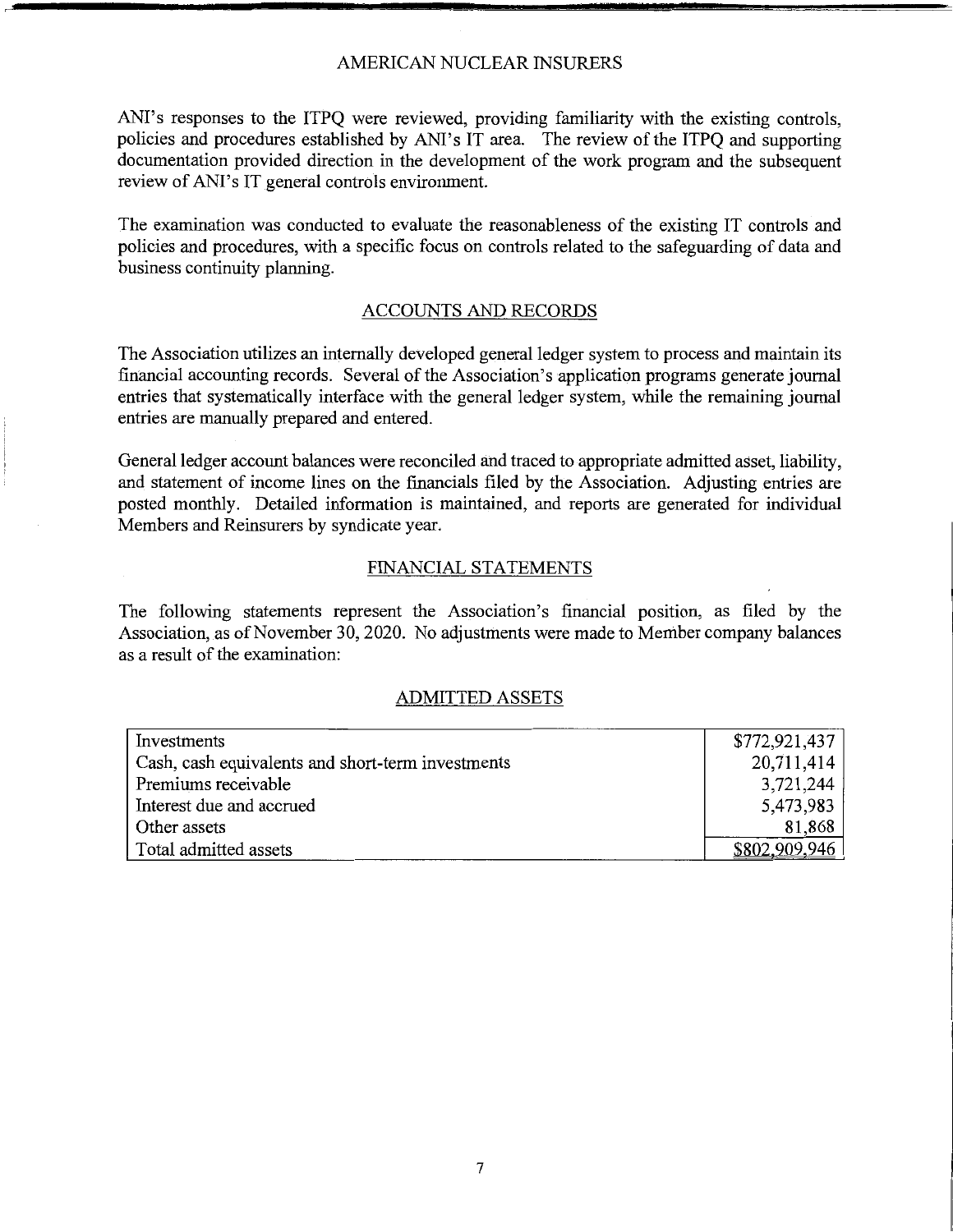# LIABILITIES AND MEMBER COMPANY BALANCES

| Reserve for outstanding losses                                       | \$1,532,005   |
|----------------------------------------------------------------------|---------------|
| Reserve for outstanding loss adjustment expenses                     | 2,100,523     |
| Total reserves for outstanding losses and loss adjustment expenses   | 3,632,528     |
| Funds held by ANI under reinsurance treaties                         | 860,557       |
| Unearned premiums                                                    | 12,037,422    |
| Reserve for retrospective returns - Members                          | 403,809,032   |
| Funds withheld from reinsurers for reserve for retrospective returns | 321,867,442   |
| Reinsurance balances payable                                         | 12,624,951    |
| Commissions and taxes payable                                        | 1,455,858     |
| Payable for investments purchased                                    | 5,605,550     |
| Pension liabilities                                                  | 5,585,753     |
| Other accrued liabilities                                            | 4,666,825     |
| <b>Total liabilities</b>                                             | 772,145,918   |
| Member company balances                                              | 30,764,028    |
| Total liabilities and Member company balances                        | \$802,909,946 |
|                                                                      |               |

# $\overline{\text{STATEMENT OF INCOME} }$  AND CHANGES IN MEMBER COMPANY BALANCES

| Underwriting operations:                              |                |
|-------------------------------------------------------|----------------|
| Revenues:                                             |                |
| Premiums earned                                       | \$55,637,128   |
| Change in reserve for retrospective returns – Members | (20, 245, 243) |
| Total revenues                                        | 35,391,885     |
| Expenses:                                             |                |
| Incurred losses and loss adjustment expenses          | (184, 461)     |
| Commissions                                           | 1,451,516      |
| Taxes                                                 | 1,181,382      |
| Administrative expenses                               | 5,343,977      |
| Foreign exchange losses                               | 45,344         |
| Total expenses                                        | 7,837,758      |
| Net underwriting income                               | 27,554,127     |
| Investment operations:                                |                |
| Net investment income                                 | 16,332,590     |
| Net realized capital gains/(losses)                   | 34,629         |
| Total investment income                               | 16,367,219     |
| Net income                                            | 43,921,346     |
| Remittances to Member companies                       | (40, 635, 211) |
| Change in nonadmitted assets                          | 180,404        |
| Change in pension liabilities                         | 272,020        |
| Change in postretirement liability                    | (445, 363)     |
| Change in unrealized foreign exchange                 | 46,875         |
| Member company balances, beginning of year            | 27,423,957     |
| Member company balances, end of year                  | \$30,764,028   |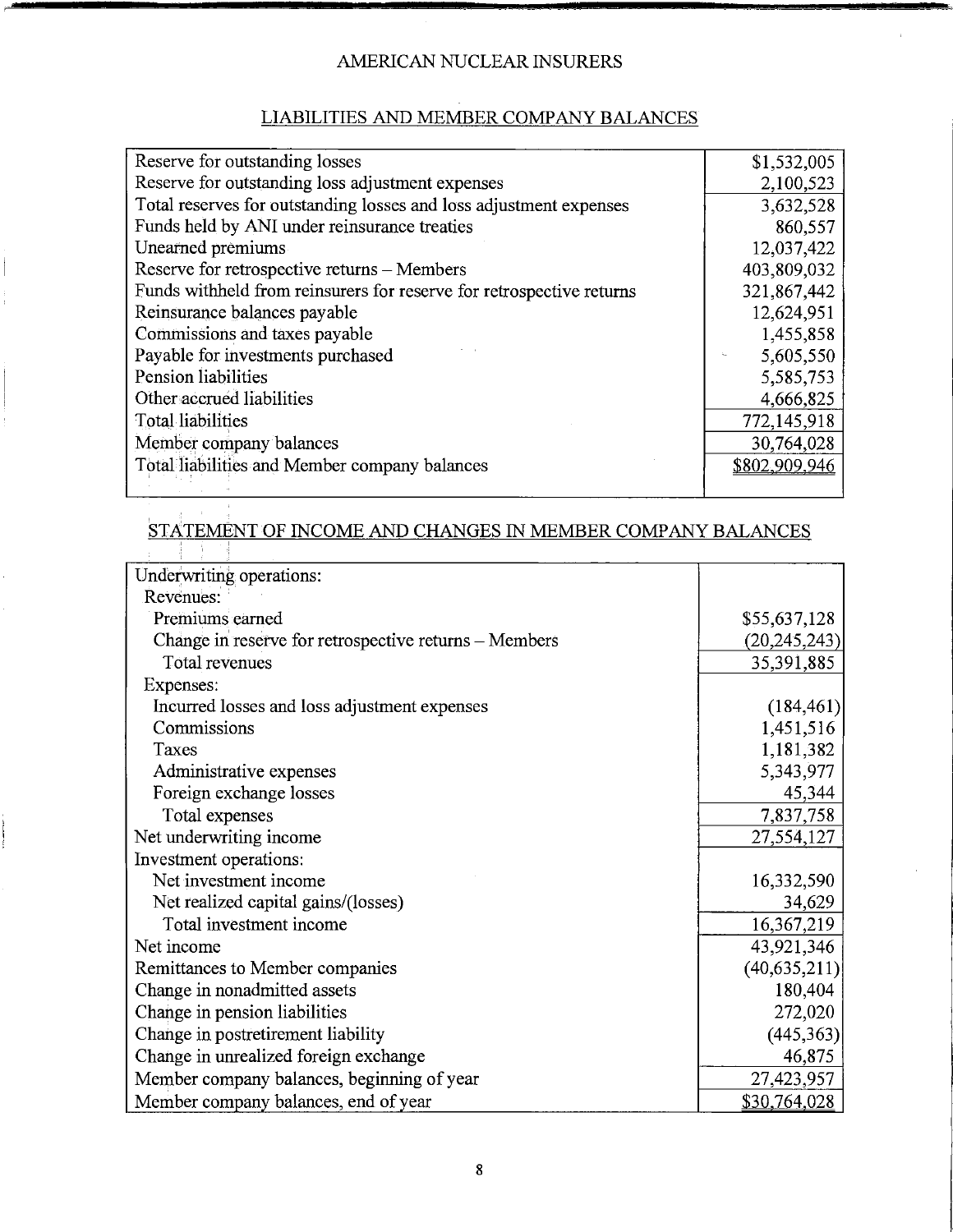## RESERVE FOR OUTSTANDING LOSSES AND LOSS ADJUSTMENT EXPENSES (LAE) \$3,632,528

The following items were included in the captioned account:

| Losses | \$1,532,005 |
|--------|-------------|
| LAE    | 2,100,523   |
|        | 3,632,528   |

An independent consulting actuary was retained by the Association and appointed by the Board to render an opinion on the reserve for outstanding losses and LAE.

The Department's review was conducted in accordance with the risk-focused approach as detailed in the Handbook. The scope of the review included assisting with the assessment of reserve risk and pricing/underwriting risk for the Association

Based on the scope of work conducted, the Department did not identify any material concerns that affected the Association's ability to manage its reserving and pricing/underwriting risks.

#### **CONCLUSION**

As of November 30, 2020, the Company reported admitted assets of \$802,909,946 liabilities of \$772,145,918 and Member company balances of \$30,764,028. During the period under examination, admitted assets increased \$135,737,172, liabilities increased \$121,193,636, and Member company balances increased \$14,543,536.

#### SUBSEQUENT EVENT

The COVID-19 pandemic has continued to develop throughout 2021 and 2022, with significant uncertainty remaining regarding the full effect of COVID-19 on the U.S. and global insurance and reinsurance industry. At the time of releasing this report, the examination noted no significant financial impact to the Association as result of COVID-19. The Department has been in communication with the Association regarding the impact of COVID-19 on its business operations and financial position. The Association did complete a NAlC questionnaire template around pandemic preparedness and business interruption. The Department will continue to closely monitor the impact of the pandemic on the Association and will take necessary action if a solvency concern arises.